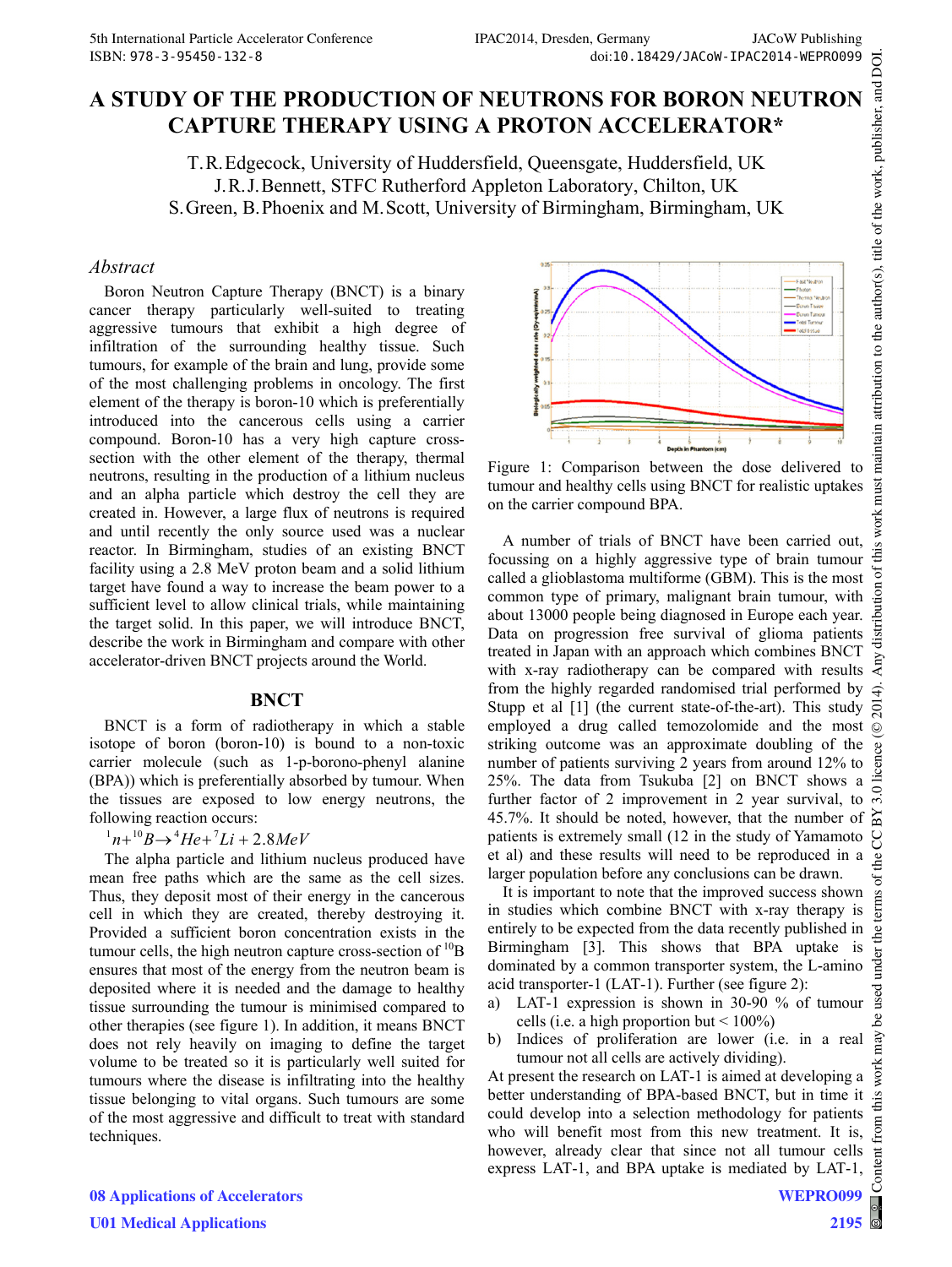any treatment strategy based on a single delivery of BPAbased BNCT alone will not succeed. An approach which combines BNCT with a powerful treatment that targets all cells (eg x-ray radiotherapy) then looks optimal.



Figure 2: LAT-1 expression and proliferation index of the highest rages (Grade IV) human gliomas.

In addition to GBM, BNCT has found clinical utility in  $\geq$  the treatment of recurrent head and neck cancer (mainly  $\leq$  Squamous Cell Carcinoma (SCC)) where published data Squamous Cell Carcinoma (SCC)) where published data  $\widehat{\mathcal{F}}$  from Helsinki shows that this treatment is well tolerated and capable of providing good life extension [4]. BNCT has also been shown to have potential in the treatment of ©metastatic colon cancer in the liver, primary and metastatic melanoma and lung cancer. 2014). Any distribution of this work must maintain attribution to the author(s), title of the work, publisher, and DOI.

### **NEUTRON PRODUCTION**

Content from this work may be used under the terms of the CC BY 3.0 licence ( $\epsilon$ CC BY 3.0 Producing a sufficient flux of neutrons with the correct energy is a particular problem with BNCT. The the requirement is a flux of around  $10^9$  epithermal neutrons/cm<sup>2</sup>/s for a session of less than 30 minutes. In  $em$ addition, as well as being mainly at epithermal energies, the beam should not also have neutrons above 1 MeV, as these add to the dose to healthy tissue in an uncontrollable under manner. Currently, the only source used is a (usually research) nuclear reactor. Reactors in Japan, the US, the  $used$ Netherlands, Finland and Argentina have or are being used for BNCT studies [5].

Nuclear reactors are clearly not ideal locations for treating patients, some of whom may be very unwell. This work is part of reason why so few patients have so far been treated with the therapy. It is possible to make the this neutrons with particle accelerators, but here the beam morr, requirements create significant technical problems. In particular, the requirement for a large flux of epithermal Content neutrons, after moderation, with no or a very limited flux

**2196**

 $\circ$ 

of neutrons above 1 MeV, requires a low energy proton beam (< 10 MeV). This means that the best neutron production reactions to use are beams of either protons or deuterons on lithium or beryllium targets (see figure 3). Producing a sufficient neutron flux then requires a beam power of at least 12 kW and probably more like 20 kW. This then makes heat removal and avoiding/handling blistering of the target the most difficult aspects of accelerator production, particularly with a lithium target. Each of the options, with examples, is discussed below.



Figure 3: Reactions for the production of neutrons at low beam energy

### *Solid Lithium Target*

Protons at 3 MeV penetrate only 400  $\mu$ m in to lithium, so the power from the beam is deposited in a very thin layer. Further, the melting point of lithium is only  $181 °C$ , so preventing it melting is the most difficult aspect of this target. In almost all cases, the lithium is bonded to a copper or aluminium backing and the backing is cooled using light or heavy water. As  $\binom{7}{1}$  Li(p,n)<sup>7</sup>Be reaction has a threshold at 1.88 MeV, ideally what is required is a very thin layer of lithium, so that the remaining and unuseful beam power is deposited directly in the copper. However, tests of such targets have shown that the lithium tends to blister and separate from the backing at the required beam powers [6].

An alternative approach has been taken in the University of Birmingham in the UK. This employs a 0.7 mm thick disk of lithium of diameter 4 cm firmly bonded to a copper backing. A Dynamitron accelerator, run at 2.8 MeV, is mounted vertically and accelerates the proton beam downwards. The copper is cooled from below using a submerged heavy water jet [7]. The beam is steered in an annulus around the target using two steering magnets. With this system, the temperature in the lithium from the

> **08 Applications of Accelerators U01 Medical Applications**